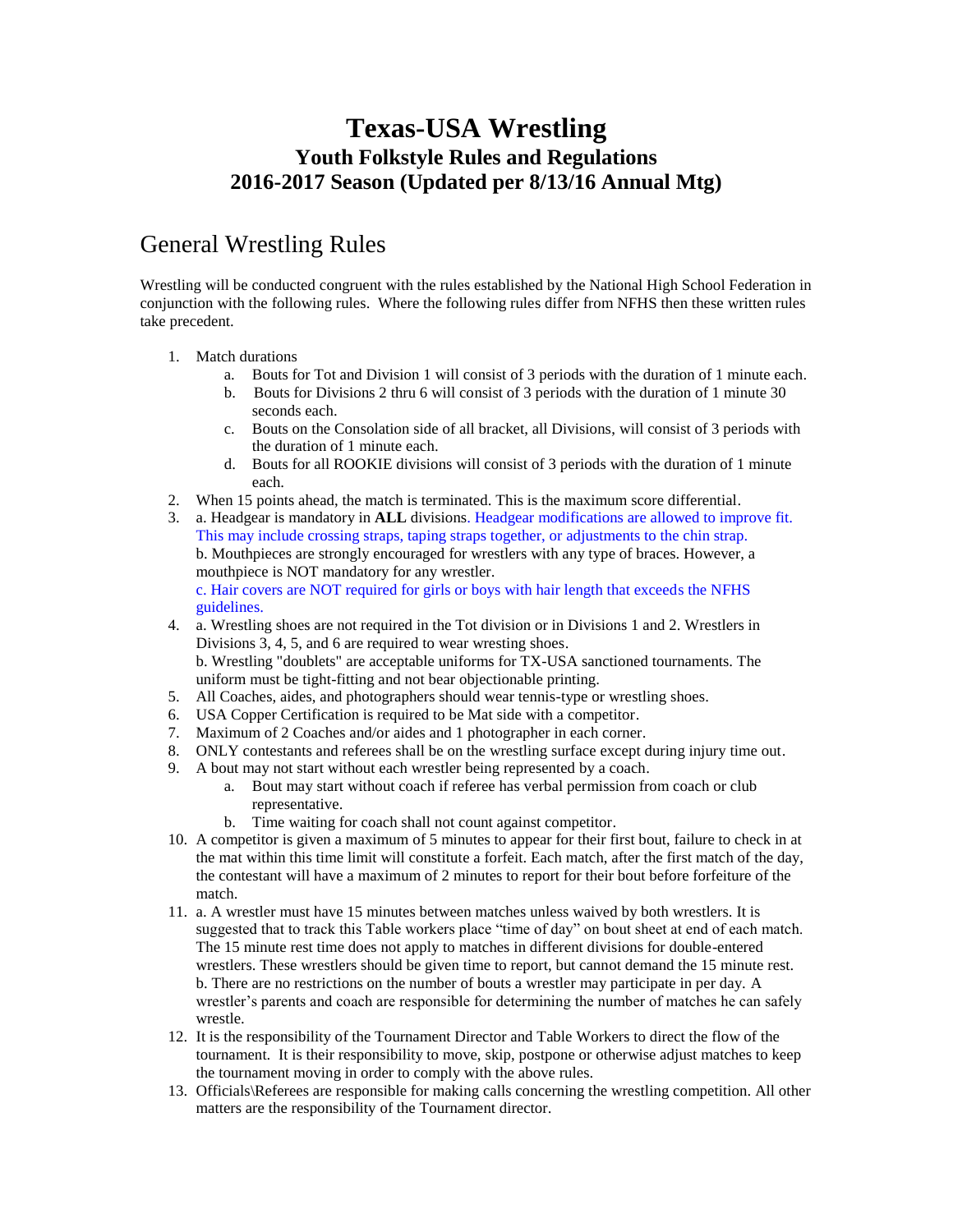- 14. Bracketing mistakes during tournaments do occur. All mistakes must be turned into the head table at least 30 minutes before the session affected is scheduled to start. If it is practical, such mistakes will be nullified and the correct bout will take place at the tournament director's discretion. If two wrestlers meet for a bout due to a bracketing mistake their bout is nullified, but if they meet again later in the tournament, the nullified bout will count and they do not wrestle again.
- 15. Judgment protests cannot occur. Referees decision is final.
- 16. In case of emergency withdrawal, contact the Tournament director.
- 17. Flagrant misconduct can occur before, during, or after a match and is any act considered by the official to be serious enough to disqualify a contestant from the match and any additional wrestling in the tournament. It would include, but is not limited to, intentional biting, striking, butting, elbowing, or kicking an opponent. Cursing officials or referees by contestants at any State Association tournament will not be tolerated and will be treated as flagrant misconduct. Flagrant misconduct shall be penalized without warning.
- 18. Questions regarding a wrestler participating with a communicable disease shall be handled in conformity with the Rule of the National High School Federation.
	- a. Follow UIL guideline outlining requirement of Physician Note designating affected area.
	- b. Adhere to USA recommendation by covering affected areas that have been cleared by physicians as non infectious.
- 19. No consuming (or under the influence) of alcoholic beverages at State Association events.
- 20. No smoking at any time on the wrestling floor or around the mats and tables.
- 21. Youth sized mats (24' x 24' or larger) are acceptable for tournaments. All possible efforts should be made to provide safety mats bordering the competition mats. When this is not possible, the tournament director should emphasize to the officials and coaches that "out-of-bounds" will be called as needed to protect the wrestlers.
- 22. Due to the large number of wrestlers and coaches on many teams, coach misconduct and unsportsmanlike penalties will apply to the individual coach and not the head coach.
- 23. The double-chicken wing with sit-through is an illegal move in TX-USAW Folkstyle competition. This is consistent with the USA Wrestling youth modifications.

WEIGHT LOSS *- at anytime the use of sweat boxes; hot showers; whirlpools; rubber, vinyl and plastic type suits; or similar artificial heating devices; diuretics; or other methods for quick weight reduction purposes during practice or pre-tournament is prohibited and shall disqualify an individual from competition*

## **WEIGH-IN PROCEDURES**

1. a). All local tournaments are required to have Friday night and/or Saturday weigh-ins at designated sites with an official present. All wrestlers must weigh-in at one of the designated sites and times to participate in the tournament.

b). Regions may set additional weigh-in policies provided the policies are documented on the corporate website and do not violate the requirements in this section.

- 2. Singlets shall be worn at all weigh-ins. No weight allowance shall be given for the singlet. Tots may weigh in shorts only.
- 3. Weigh-in sites can be added throughout the season with Executive Committee approval.
- 4. Officials and referees will pay special attention to contagious skin disorders.
- 5. Host must supply certified scale at tournament weigh-in site.
- 6. It shall be the responsibility at weigh-in to examine and clip fingernails.
- 7. Those residing more than 50 miles from a weigh-in site can call in entries to the Regional office or to the tournament director, in accordance with the Tournament entry guidelines, and weigh in Saturday up to 1 hour prior to start of their session. Except for State and National Tournaments.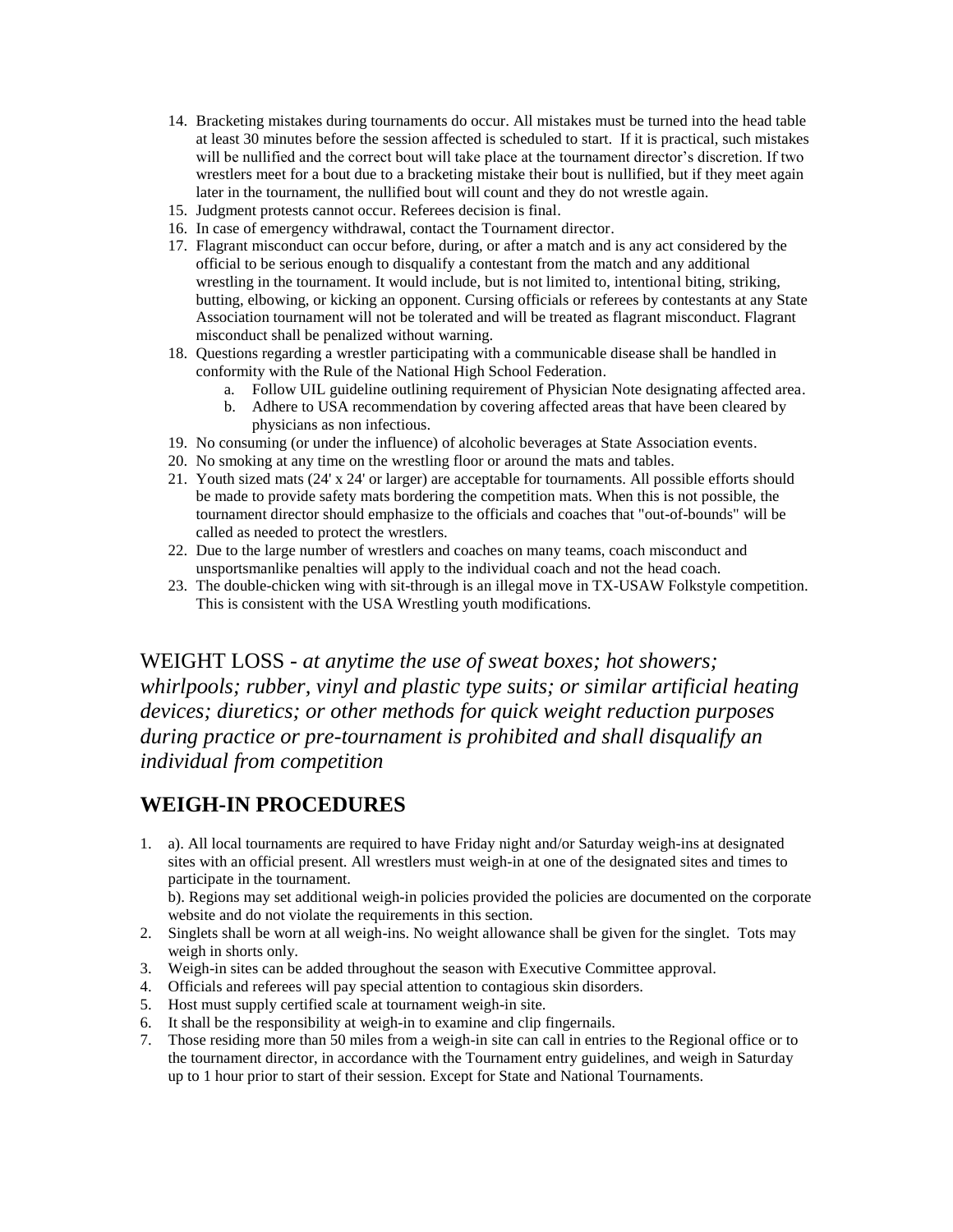- 8. One representative per team is allowed to accompany wrestlers into the weigh-in area. This representative serves in no "Official Capacity" and are there "ONLY" to support the kids they represent.
- 9. Weight-cutting activities are prohibited at all on-site tournament weigh-ins. Regardless of the open weigh-in policy for the tournament, any wrestler who is more than 2% over the listed weight entered will be immediately scratched from the tournament.
- 10. At National tournaments with open weigh-in procedures, all wrestlers shall have until the scheduled close of the weigh-in time to make weight.

### **Age Divisions and Weights**

**Age is determined as of August 31 before the start of the current wrestling season. If birthday is on September 1st, you are younger age.**

| Tot division | 5 & under     | 35, 38, 41, 44, 48, 52, 56, 60, HWT (15 lbs max difference**)                                      |  |  |  |
|--------------|---------------|----------------------------------------------------------------------------------------------------|--|--|--|
| Division 1   | 7 & under     | 38, 42, 46, 50, 55, 60, 65, 72, 80, Hwt (25 15 lbs max weight)<br>difference**)                    |  |  |  |
| Division 2   | $9 \&$ under  | 49, 52, 55, 58, 61, 65, 70, 75, 83, 92, 100, 115, Hwt (25 lbs max<br>weight difference**)          |  |  |  |
| Division 3   | 11 $\&$ under | 56, 60, 65, 70, 75, 80, 85, 90, 95, 100, 110, 120, 135, Hwt (25 lbs)<br>max weight difference**)   |  |  |  |
| Division 4   | $13 \&$ under | 70, 75, 80, 85, 90, 95, 100, 110, 120, 130, 142, 155, 175, Hwt (35<br>lbs max weight difference**) |  |  |  |
| Division 5   | 15 $&$ under  | 88, 95, 105, 115, 125, 135, 145, 157, 175, 200, 275                                                |  |  |  |
| Division 6   | High School   | NATIONAL AND STATE TOURNAMENTS ONLY. WEIGHTS<br><b>ACCORDING TO NFHS RULES</b>                     |  |  |  |

\*\* Heavyweight brackets with more than 15lbs/25lbs/35lbs difference between entries will be split into multiple brackets – HWT, HWT+, HWT++, with no more than 15lbs/25lbs/35lbs difference in each bracket.

## **WEIGHT ALLOWANCE POLICY**

- 1. One (1) pound growth allowance will be added to all weight classes in Division's Tot to Division 3 beginning January 1.
- 2. Two (2) pounds growth allowance will be added to all weight classes in Division's 4 to 6 beginning January 1.

## **MEMBERSHIP RULES**

- 1. All Texas wrestlers in all sanctioned tournaments must be members of the State Association prior to weigh-in. Forms and birth certifications must be on file and fees paid.
- 2. The Board of Directors shall determine fees for all members annually.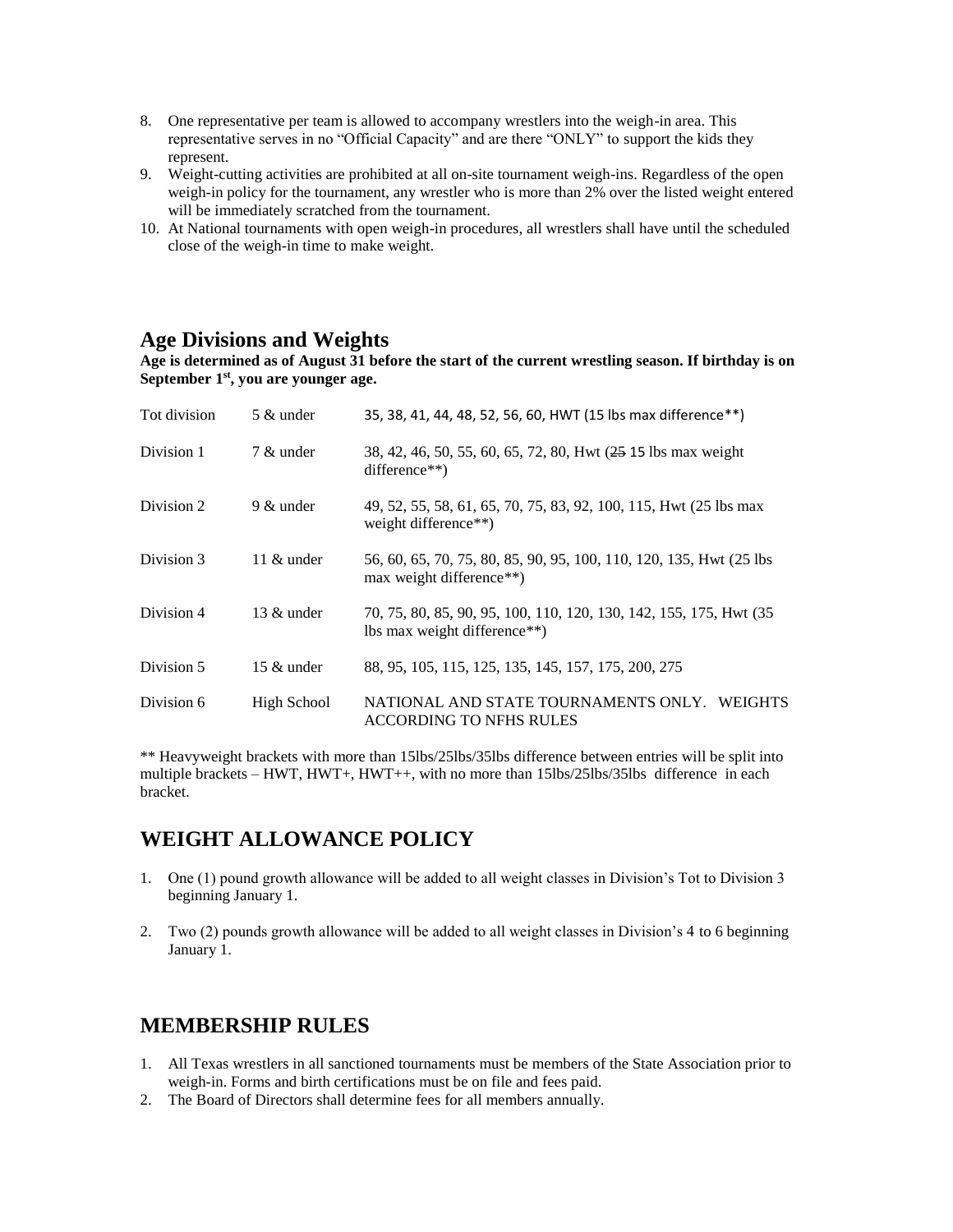- 3. Requirements for State Association Membership
	- a. Must be a Resident of the State of Texas.
	- b. School-aged wrestlers must attend school in Texas or be home schooled at a Texas address.
	- c. Must be a member of a sanctioned Texas USA team if residing **less than 200 miles** from the defined center of any geographical region.
- 4. Due to the fact that this state is so large and that there is at present 5 established regions, there could be individuals who find themselves located far from a sanctioned club. It is for these cases that the term "Independent Wrestler" is to be considered. An "Independent Wrestler" is defined as "an individual who is a Resident of the State of Texas and resides **MORE THAN 200 miles** from the defined center of **any** geographical region".
	- Centers of Geographical Regions
		- a. North Region DFW Airport
		- b. South Region Houston City Hall
		- c. Central Region State Capitol Building , Austin
		- d. West City Hall, Amarillo
		- e. Far West City Hall, El Paso
- 5. Membership to the State Association is required on or before January 1 of current wrestling season to be eligible to participate in the Regional or State Tournaments and/or to qualify for State Awards. Membership is defined as having a current USA athlete card and meeting the requirements in #3 above.
- 6. Membership entitles wrestlers to enter into any State Association sanctioned tournament for which they qualify. Entry fee for each tournament must be paid by weigh-in. Returned checks not cleared by State Association by beginning date of next season may cause wrestler suspension for at least one year.
- 7. All wrestlers must have a completed "Age and Experience Verification" form signed by a parent and the club coach and kept on file with the club. This form verifies the proper age division and classification (Rookie, Novice, or Open) for each wrestler. Falsification of documents or credentials can result in suspension for at least one year.

# **INSURANCE**

All State Association members are insured for all State association sanctioned tournaments and all State association practices with sanctioned State association teams through USA Wrestling. This insurance is supplemental to each person's primary insurance. All claims shall be handled through the Regional **Director** 

### **TOURNMENT SANCTIONING RULES** General Rules for All Tournaments

- 1. All sanctioned tournaments must conform to the approved State Association rules and procedures for that particular tournament. All tournaments will be sanctioned by USA Wrestling.
- 2. No member team may host a sanctioned tournament and a non-sanctioned tournament during the same season, except with two-thirds approval of the Board of Directors.
- 3. State Association retains the exclusive right to sell any State Association logo-bearing merchandise at any State association function. The host team may not sell merchandise at the State Tournament.
- 4. All tournaments must use electronic scoring board/clocks.
- 5. Food concession is the right and responsibility of the host.
- 6. Each host team shall be responsible for the collection of all entry fees (checks payable to the Region), as well as the preparation of all entries, brackets and bout numbers. Disbursement of revenue back to the host club shall be made through the Regional Director of the State Association. Tournament results must be posted on the state website or on Trackwrestling within 8 days of the completion of the tournament. Host clubs will not receive payment for tournaments that are not posted within that time.
- 7. a). All TX-USA tournaments are required to use Trackwrestling registration system.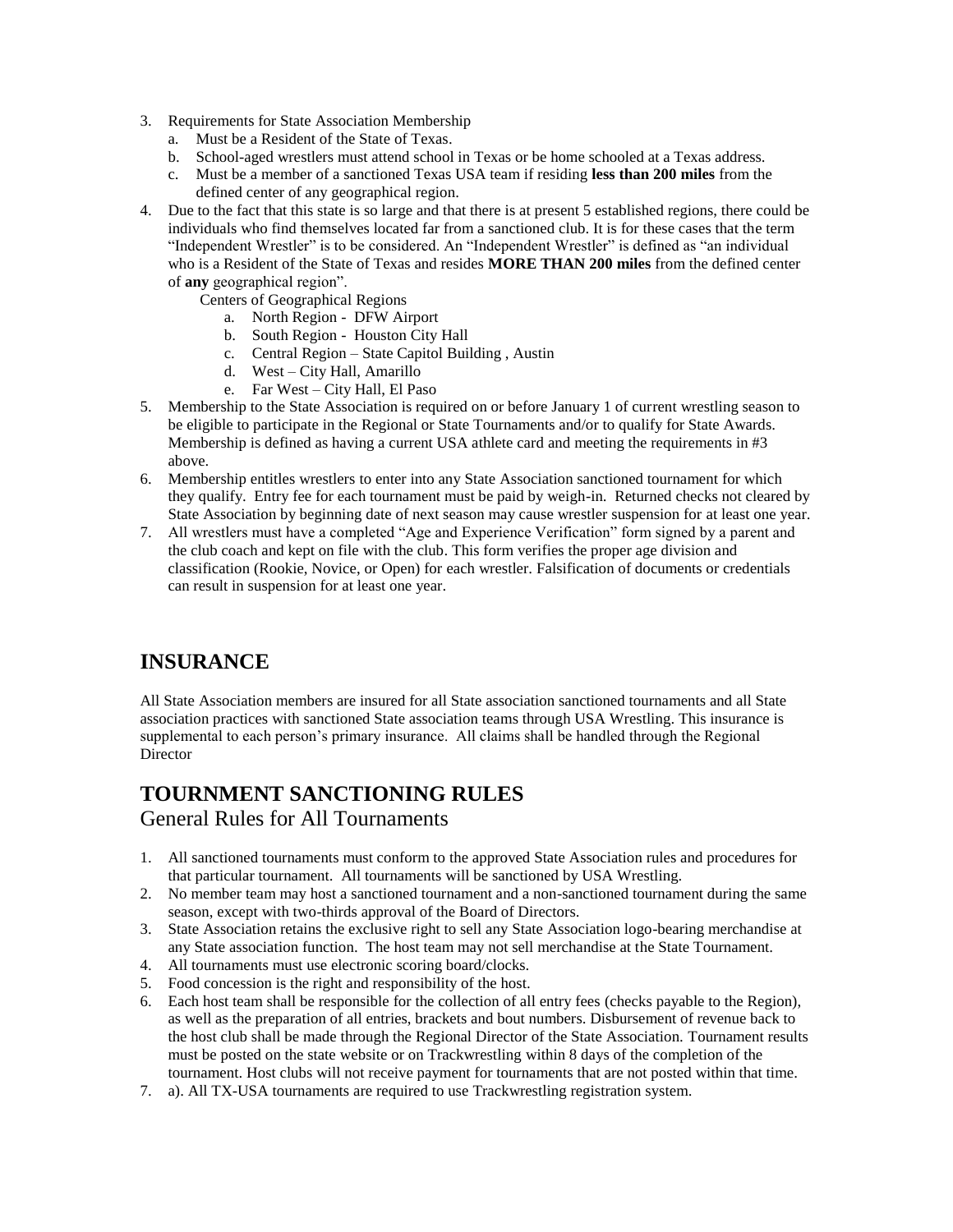b). All entry challenges shall be decided by the Tournament Director for any "open" tournament and a majority vote of the Board of Directors for any "National" tournament

- 8. The amount of money to be received by the State association per entry from each entry for all tournaments of all kinds shall be determined by the Board of Directors in evaluating the annual budget. The State Association in conjunction shall operate the State Tournament with the host club. The host club of the State Tournament shall receive all concession revenue.
- 9. The host club is responsible for hiring and compensating all referees. Compensation will be based on entries divided by the number of referees and adjusted for sessions worked, but not to be less the \$100 for working the complete tournament
- 10. National Tournaments are the right and privilege of the Regions hosting the tournament. These tournaments shall be run Pursuant of TX-USA rules. These tournaments shall be run by the clubs in the region with a full accounting of income and expenses. Profits from the tournaments shall go 75% to the region account and 25% to the State Association. If losses are accrued they are the responsibility of the Regions.

# **OPEN TOURNAMENT RULES**

- 1. The hosting club shall determine entry fees. The range of fees for an "open" tournament shall be no less than \$10 or more than \$15. "Open" tournaments shall be all tournaments that are not designated as "National". Entry fee must be paid before wrestling occurs. "No-shows" are responsible for entry fee payment.
- 2. (Note: Moved to age division section)
- 3. One weight per division, two divisions OK. Note: this is to prevent wrestlers from cutting weight and "hedging their bets" against not making the lower registered weight.
- 4. No College wrestlers may participate.
- 5. Tournaments shall be run pursuant to Double Elimination, Round-robin, OR Texas Brackets at the discretion of the tournament director.

# **IRONMAN SERIES TOURNAMENT RULES**

- 1. a. "Ironman Series" Tournaments, one per Region, shall be designated as such and determined annually by the State Association. Fees for "Ironman Series" tournaments shall be determined in the same manner. Entry fee must be paid before wrestling occurs. "No-Shows" are responsible for entry fee payment.
	- b. Ironman Series Tournaments are strongly encouraged to use split sessions to reduce the time for wrestlers between matches and the time to complete their full bracket.
- 2. Age is determined as of August 31 before the start of the current wrestling season. If birthday is on September  $1<sup>st</sup>$ , you are younger age.
- 3.
- a. Ironman Series Tournaments may use round-robin brackets for weight classes with 5 entries or less (but the use of round-robins is not required).
- b. Ironman Series Tournaments may combine weights when the individual weight class results can be determined separately (but they are not required to combine weights).
- c. Wrestlers may only enter and earn awards at one weight.

#### 4. blank

- 5. Coaches Passes
	- a. 1-8 wrestlers 2 coaches passes
	- b. 9-16 wrestlers 4 coaches passes
	- c. 2 passes extra for every 8 wrestlers after 16
	- d. All coaches must have proof of USA Card and Copper Certification
	- e. WITH PROOF OF CERTIFICATION AND CURRENT USA COACHES CARD TEAMS MAY RECEIVE ADDITIONAL PASSES FOR A FEE SET BY THE TOURNAMENT.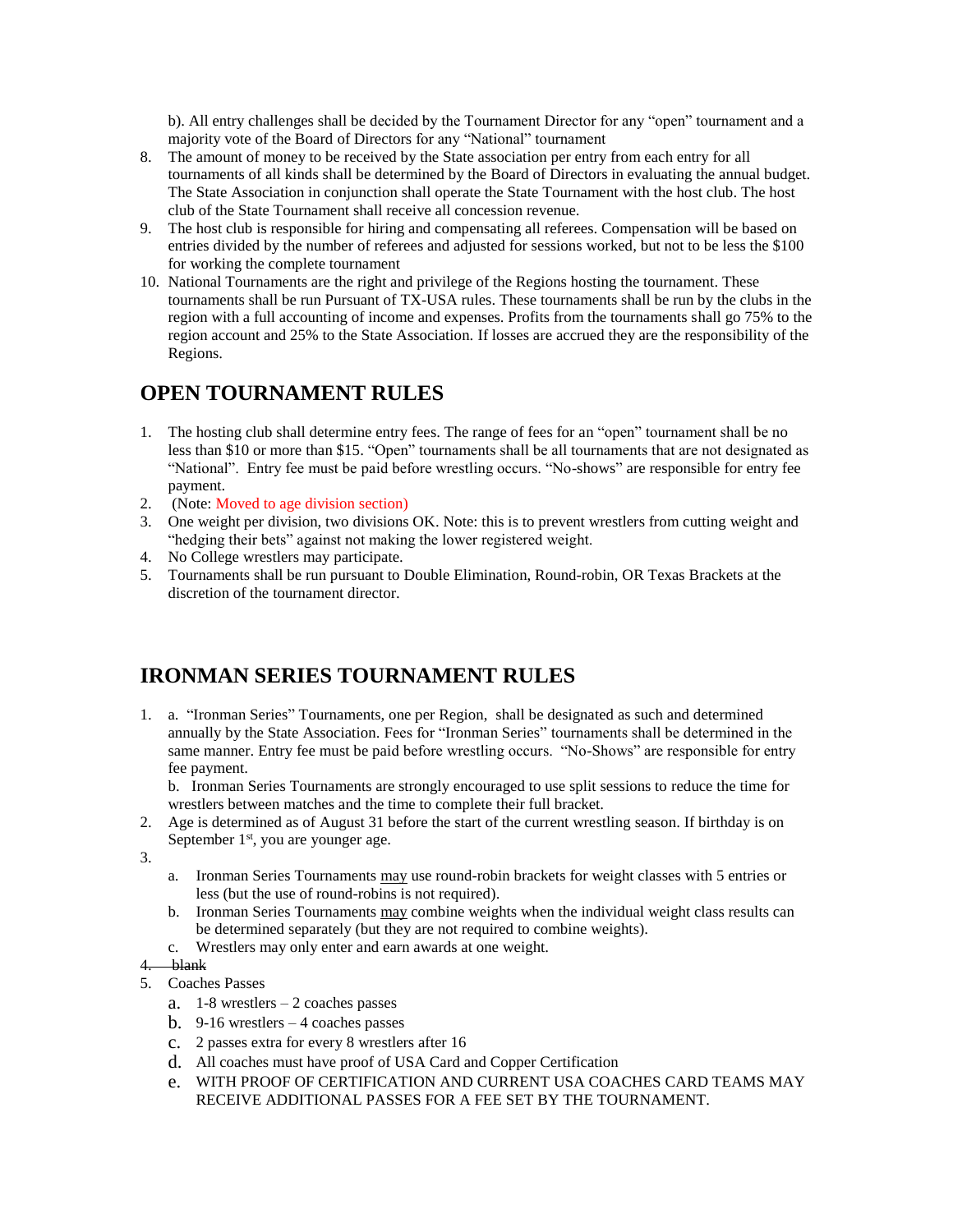6. The head official may not coach at the tournament.

# **ROOKIE AND NOVICE TOURNAMENT RULES**

Same rules apply to Rookie and Novice as Open Tournament Rules, with the exception to the following:

- 1. **ROOKIE**...1<sup>st</sup> year wrestlers only; no wrestling match any style, anywhere, prior to March 15, 2016. See #7 under "Membership Rules" for verification requirements.
- 2. **NOVICE**....1<sup>st</sup> and  $2<sup>nd</sup>$  year wrestlers only; no wrestling match any style, anywhere, prior to March 15, 2015. See #7 under "Membership Rules" for verification requirements.
	- a. NOVICE Appeals: Occasionally a wrestler will leave the sport completely after (or during) his Rookie season and not return for several years. According to the "Novice" definition above this wrestler would now be considered an Open wrestler since the determination is based on when his first match was wrestled. For these special and limited situations, the wrestler may appeal to the Board of Directors to be classified as a Novice for the year he returns. The Board should verify special circumstances including a complete break from wrestling when considering the appeal.
- 3. Rookie and Novice entry fee shall be no less than \$10 or more than \$15. Entry fee must be paid before wrestling occurs. "No Shows" are responsible for entry fee payment.
- 4. All Tot and Division 5 wrestlers are considered "Open" during the Regular Season. These divisions are not included in the official Rookie and Novice designations. However, the divisions can be added to a tournament per the discretion of the Regional Director. Both divisions (Tot and Div 5) will be included in the Rookie State and the Novice State Tournaments.
- *5.* Both Rookie and Novice tournaments are considered "Qualifiers" for participation in the Regional Tournament and Open State. They are NOT considered "Qualifiers" for any State Award points.
- *6.* Any TX-USAW member meeting the Rookie experience requirements may enter Rookie State. There are no tournament qualifiers required. To enter Rookie State, wrestlers must submit a completed Age and Experience Certification form to their Region Director on the weekend of the Regional Tournament.
- *7.* Any TX-USAW member meeting the Novice experience requirements may enter Novice State. There are no tournament qualifiers required. To enter Novice State, wrestlers must submit a completed Age and Experience Certification form to their Region Director before the Novice State entry deadline listed on the tournament flyer.
- 8. Seeding mechanism for the Rookie State and the Novice State Tournaments will be by "Blind Draw" with regional separation. Regional separation is to be considered only for the first round.

## **REGIONAL TOURNAMENT RULES**

- 1. Wrestlers can only wrestle in one division and one weight.
- 2. All divisions must pre-register weight. If pre-registration weight is not made, wrestler will be eliminated from the tournament.
- 3. The Regional Director must receive regional entry forms along with entry fees, no later than 1 week before the tournament. Regional entry form shall include qualifiers wrestled, weight wrestled, and division wrestled. (Clarification – all qualifiers must be completed at least 1 week before Regionals.) Falsification of documents will result in not wrestling in the Regional tournament.
- 4. **Participation Qualifiers**:
	- a. Entrants must have wrestled in at least three qualifying tournaments. Entrants must have wrestled at a weight class equal to or lower than the weight to be entered at Regionals for at least three qualifying tournaments (Clarification – a D4 wrestler could wrestle once at D5-115lbs and twice at D4-120lbs to qualify for D4-120lbs at Regional and State. This would give him 3 qualifiers at or below 120lbs). There are no medical exemptions to the qualifier requirement.
	- b. Independent wrestlers (defined as residing more than 200 miles from the center of any of the 5 regions) are required to wrestle only 2 qualifiers.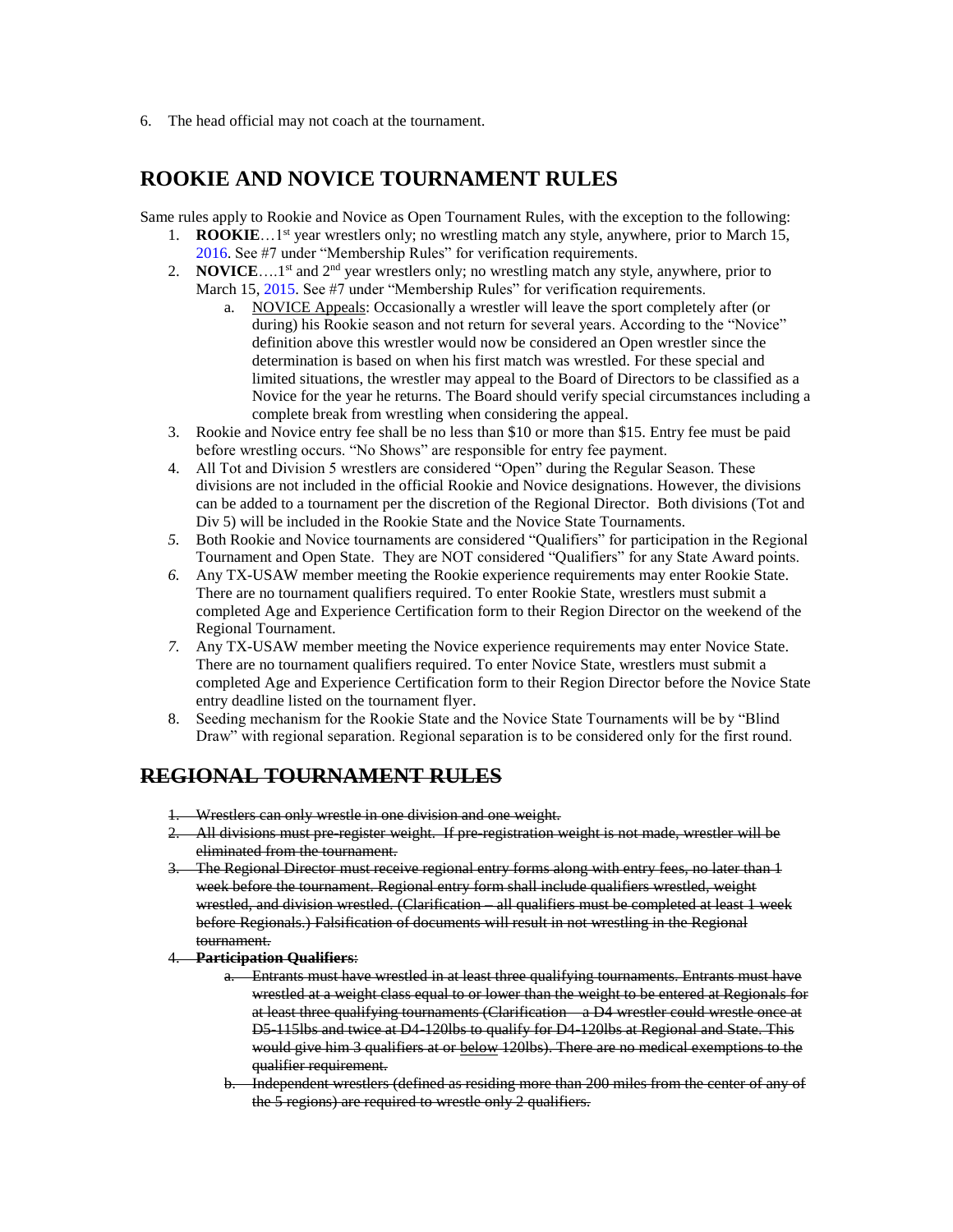- c. Wrestlers competing on official middle school or high school teams and that have school team competition conflicts on the days of TX-USAW tournaments in their region are required to wrestle 1 qualifier. These wrestlers must have timely documentation that they actually participated (including the weight class) on the dates of all local TX-USAW tournaments in their region.
- **5. Participation stipulations apply to all Divisions.**
- 6. The Regional Director must decide all challenges to any entry before the Regional Tournament. Any appeals to the same will be decided by majority vote of the Board of Directors.
- There will be no move ups in the Regional Tournament.
- 8. Regional Tournaments bracketing rules:
	- a. Regional Tournaments may use round-robin brackets for weight classes with 5 entries or less (but the use of round-robins is not required).
	- b. Regional Tournaments may combine weights when the individual weight class results can be determined separately (but they are not required to combine weights).
	- c. Wrestlers may only enter and earn awards at one weight.
- 9. There will be NO exemptions to the Regional Tournament save death of immediate family member. Division 5 wrestlers who meet all other requirements are exempted from the Regional Tournament if they wrestle for their high school team (at the same weight) on the day of the Regional Tournament. To be consistent across the state for all wrestlers, wrestlers are allowed to weigh-in with a cast at Regionals and then injury default if the official rules they cannot wrestle (note the OFFICIAL has final discretion as to whether they can actually wrestle). This meets their Regional participation requirement for the State tournament.
- 10. Any consideration of exemption must be made only through Petition of the State Board of Directors. Petitions must be made within 14 days of Regional Tournament to be considered
- 11. Seeding mechanism: Competitors shall be ranked and seeded according to rank. Ranking shall be based on season results from tournament competition within the Region.

# **OPEN STATE CHAMPIONSHIP TOURNAMENT RULES**

#### 1. **Participation**:

- a. Entrants must have wrestled in at least three TX-USAW qualifying tournaments. Entrants must have wrestled at a weight class equal to or lower than the weight to be entered for the State Championship for at least three qualifying tournaments (Clarification – a D4 wrestler could wrestle once at D5-115lbs and twice at D4-120lbs to qualify for D4-120lbs at State. This would give him 3 qualifiers at or below 120lbs). There are no medical exemptions to the qualifier requirement.
- b. Independent wrestlers (defined as residing more than 200 miles from the center of any of the 5 regions) are required to wrestle only 2 qualifiers.
- c. Wrestlers may only enter the age division they fall in according to the "Age Divisions and Weights".
- d. Participation stipulations apply to Tot through D4 Divisions. There are no qualifier restrictions for D5. Wrestlers in D5 must only meet membership requirements

#### 2. **Entry**:

- a. Wrestlers must enter online no later than  $2$  weeks before the tournament. Each club is responsible for paying entry fees in full for every entry submitted. All entries will be posted online.
- b. State entry forms documenting qualifiers must be submitted to the appropriate Region Director no later than  $2$  weeks before the tournament. State entry form shall include qualifiers wrestled, weight wrestled, and division wrestled. Falsification of documents will result in not wrestling in the State tournament and could result in further sanctions. c. Wrestlers can only wrestle in one division and one weight.
- 3. The Region Director must decide all challenges to any entry 1 week before the State Tournament. Any appeals to the same will be decided by majority vote of the Region Directors, Youth Director, and State Chairman.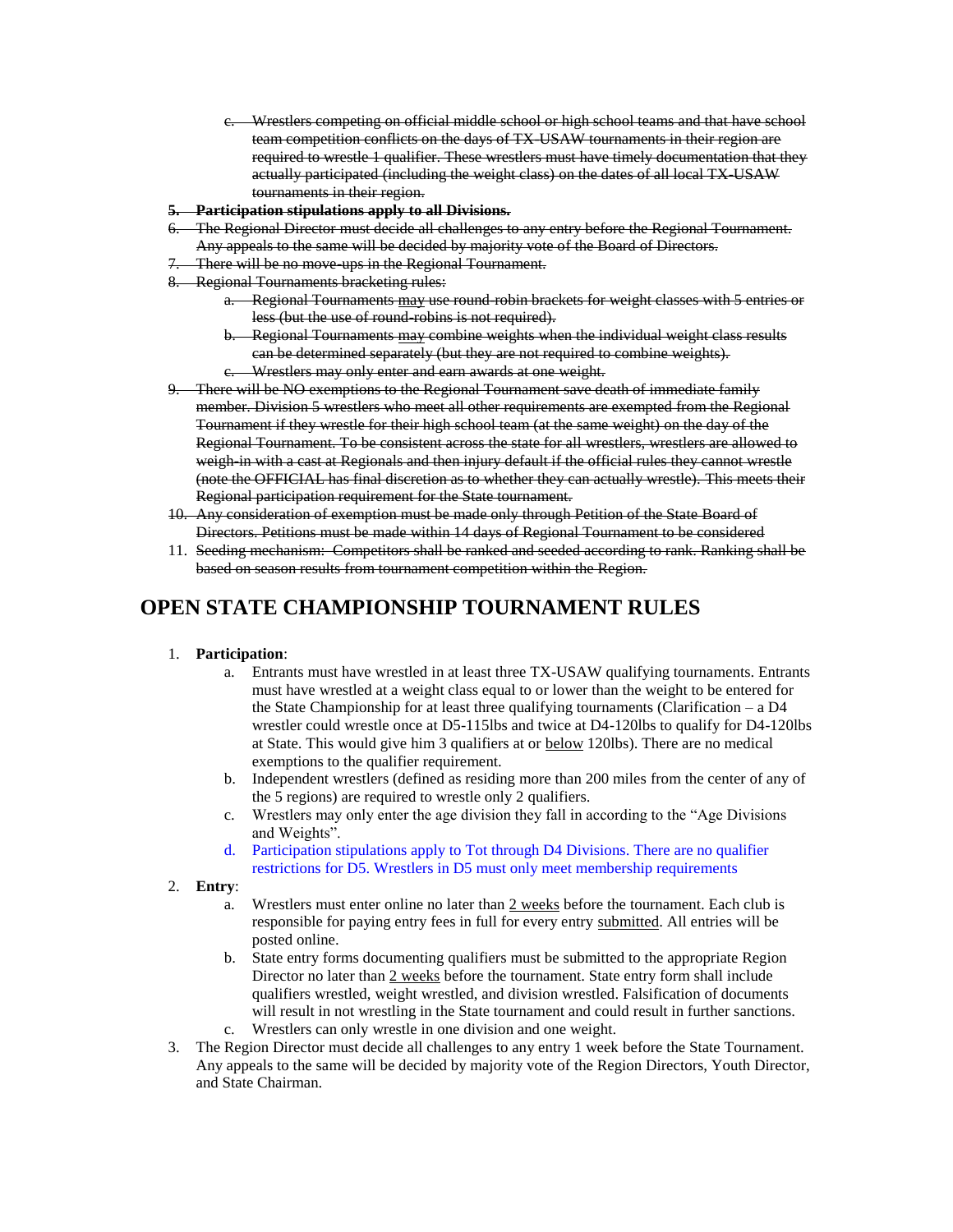- 4. All divisions must pre-register weight. Failure to make pre-registered weight wrestler will be eliminated from tournament. There will be no move-ups in the State Championship Tournament.
- 5. The State Championship Tournament shall be ran pursuant of Double Elimination Brackets
- 6. The host region for the State Championship Tournament shall be as follows. The tournament shall be run by the clubs in the region with a full accounting of income and expenses. Profits from the tournaments shall go 75% to the region account and 25% to the State Association. If losses are accrued they are the responsibility of the region, although the state board may choose to intervene based on circumstances.
	- $\bullet$  2017 South Region
	- $\bullet$  2018 North Region
	- $\bullet$  2019 Far West Region
	- $\bullet$  2020 Central Region
	- $\bullet$  2021 West Region

#### **7. Seeding System:**

- a. All points must be earned in lowest eligible age division.
- b. Placement/participation in TX-USAW Ironman Series Tournaments:
	- i. Points are awarded for the top 6 placers at all of the designated TX-USAW Ironman Series Tournaments. 1<sup>st</sup> through 6<sup>th</sup> points are 16-12-9-7-5-3.
	- ii. Points are based on actual placement regardless of out-of-state wrestlers in the bracket.
	- iii. A maximum of 4 Ironman tournaments can be used for seeding points. The 4 highest placements will be used.
	- iv. TX-USAW encourages all wrestlers to participate in as many of the designated TX-USAW Ironman Series Tournaments as they can. Wrestlers that compete but do not place will receive 2 points.
- c. Local tournament participation/results (4 tournaments max): Wrestlers receive 3 points for winning a "local" tournament. All wrestlers competing in a local tournament but not winning will receive 1 point. Maximum points in this category is 12 (4  $*$ 3 for winning 4 locals).
- d. Top 8 in points are seeded  $1<sup>st</sup>-8<sup>th</sup>$  at State regardless of club or region match-ups.
- e. Ties are broken based on:

- Head-to-head record; if record is even most recent win prevails. It shall be the responsibility of the club coaches for the wrestlers to provide head-to-head information when requested by the state tournament committee.

- Highest number seeding points from TX-USAW Ironman Series Tournaments (1a above).
- Separation on the bracket by club first and then region.
- Coin flip.
- f. The remaining wrestlers are placed in the brackets with attempts to separate by club first and then region.
- g. Byes are assigned first to the highest seeded wrestlers. This will help reduce situations where a high seed gets paired with a "top" wrestler who did not participate in many tournaments.
- 8. Officials for the state tournament may not coach or wrestle in the tournament.
- 9. Officials for the state tournament will be selected from all 5 regions. Each region will submit its list of 4 top officials and 2 alternates based on performance during the season. If any of the 4 top officials cannot officiate the tournament, the 2 alternates from that region will be offered the position. If a region does not have 4 officials who can officiate out of the 6, the tournament director will fill the open positions as necessary and shall get at least 3 approvals from the Youth Director and Region Directors for any official selected in this manner. Travel and lodging costs for the tournament for all selected officials shall be paid for by the state

# **TEAM COMPETITION**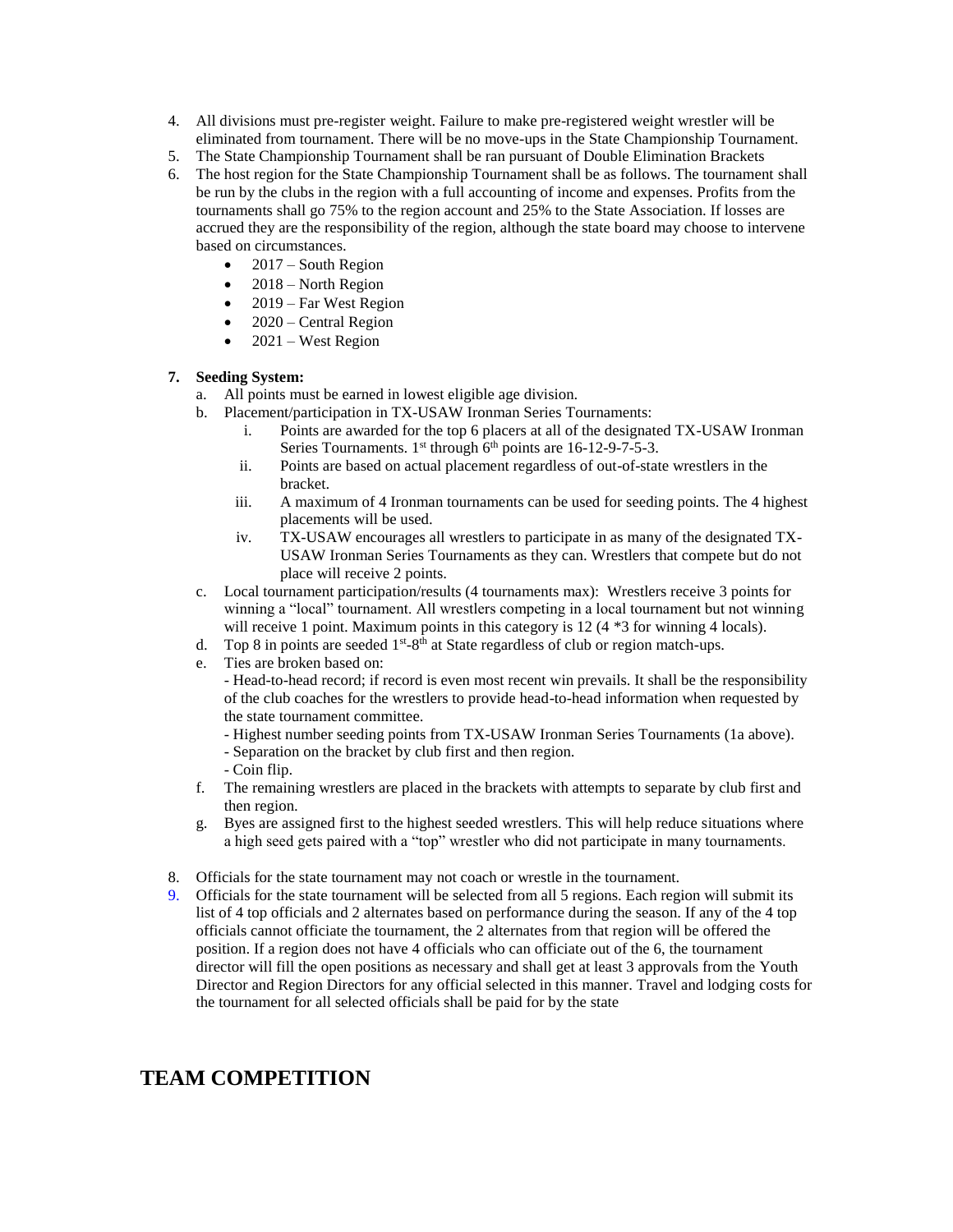Team competition in the state tournaments will include scoring of bonus and advancement points per NFHS rule book. The top 15 scorers per team in divisions Tot-D4 will automatically be counted toward the team total – the names do not need to be submitted in advance. This could include multiple wrestlers in the same weight class. Division 5 is not included in team scoring. Points are scored as follows:

- Top 6 placers per weight class:  $1^{st} 16$ ,  $2^{nd} 12$ ,  $3^{rd} 9$ ,  $4^{th} 7$ ,  $5^{th} 5$ ,  $6^{th} 3$
- Advancement points for wins in the bracket: Championship side  $-2$  pts, consolation side  $-1$  pt; no points are earned for BYEs
- Bonus points: Pin or default 2 pts, technical fall  $(>15 \text{ pts}) 1.5 \text{ pts}, \text{major decision -1.0 pt}$

# **TEXAS BRACKETS**

(Eliminate entire section)

#### **ROUNDROBIN TIE BREAKERS**

#### **2-Way Tie**

1. Tie is decided by head to head result.

#### **3-Way Tie**

- 1. Win-loss among those tied.
- 2. Most pins among those tied.
- 3. Most technical falls (win by 12 or more) among those tied.
- 4. Most major decisions (win by 8-11) among those tied.
- 5. Net points (12 maximum) among those tied. Net points is the difference in score in a match. A wrestler who wins 7-2 and loses 3-5 will have 3 net points.
- 6. Most pins in the tournament.
- 7. Most technical falls in the tournament.
- 8. Most major decisions in the tournament.
- 9. Net points in tournament (12 maximum).
- 10. 3-Way tie for first will be settled by a 3-way sudden death playoff according to Overtime rules.

**Note**: In using tiebreakers, the first one used may settle all three places. For example: one wrestler may have 1 pin, the second may have a major decision, and the third may have won all his matches by decision. This situation completely determines first, second, and third places. Sometimes the effective tiebreaker places one wrestler first or third, but leaves the other two tied. The winner of their bout determines any two-way tie. For example: "net points" may tally 5-4-4 placing one man first. Don't look for any more tiebreakers; the tie for second is settled by the head-to-head result of the two wrestlers with 4 net points.

# **DOUBLE ELIMINATION BRACKETS**

These brackets are the typical bracket used in all "National" tournaments, the State Tournament, and "Open" tournaments with over 400 entrants. After (2) two losses a wrestler is eliminated from this tournament.

- 1. 1 and 2 man automatic move-up to next weight unless heavyweight.
- 2. Move up exhibition only … no point or record.
- 3. **Challenge** Third place can challenge  $2<sup>nd</sup>$  if they have not previously met in the tournament.
- 4. Brackets receive byes in highest order of seed.
- 5. 2 man brackets move up and wrestle in 1<sup>st</sup> round to determine original bracket. Winner places 1<sup>st</sup> and receives a maximum of 1 award. Loser placed  $2<sup>nd</sup>$  and receives no award. In lower bracket, if move-up is not possible, bracket is treated in regular manner.